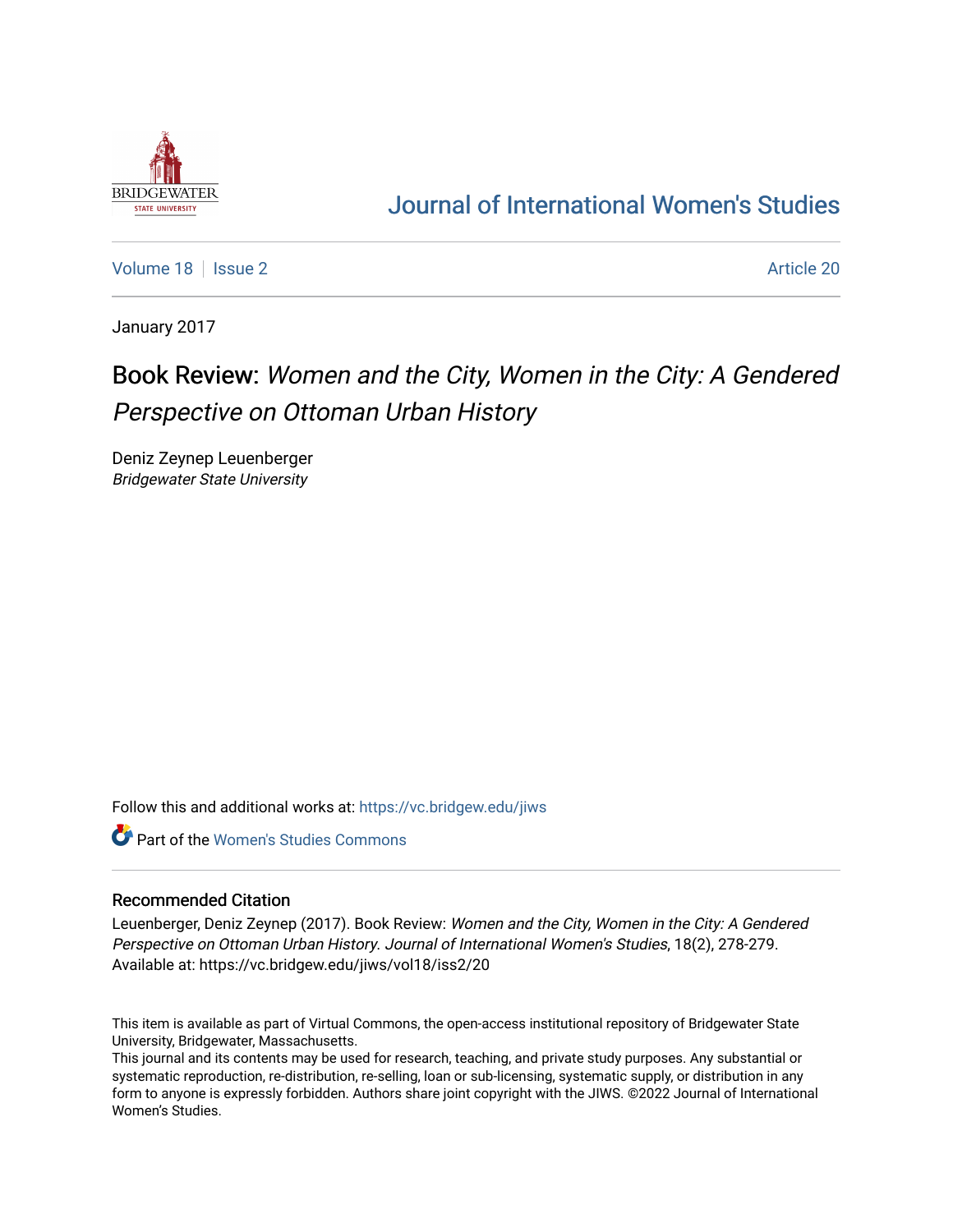#### Leuenberger: Book Review

This journal and its contents may be used for research, teaching and private study purposes. Any substantial or systematic reproduction, re-distribution, re-selling, loan or sub-licensing, systematic supply or distribution in any form to anyone is expressly forbidden. ©2017 Journal of International Women's Studies.

## *Women and the City, Women in the City: A Gendered Perspective on Ottoman Urban History*  **Nazan Maksudya, 2014. Berghahn Books: New York. 1-195 pages. Illustrations, Photographs, Appendix to some chapters included. \$85, hardcover.**

## Reviewed by: Deniz Zeynep Leuenberger<sup>[1](#page-1-0)</sup>

*Women and the City, Women in the City* is set of edited articles exploring gender and women's contributions to social change, space, and discourse in urban Ottoman environments. The chapters are rooted in theory and historical research which provide descriptive support for the perspectives they explore. Each chapter is also storytelling, illuminating theory with narratives that open the region and the period to the reader. Historical artifacts and memoirs provide a rich account of the gendered experience throughout the work. The seven individual articles are preceded with an introduction that provides an analysis of the relationship between space, time, and urban social change based on theories of gender.

The work describes how the city served as an emancipator of women, a space of autonomy beyond that which the rural and suburban life could provide. The themes, while set in different cities, are tied together by their emphasis on the impact of urban living on the experiences of women inside and outside of the home. They explore the relationships between women and between men and women in the home and in the community. The edited volume is especially interesting because it provides snapshots of a society in transition and change for women, for families, and for communities. These changes result in intended and unintended consequences for women's ability to traverse economic and social conditions of this era.

The authors provide an account of how women navigated complex social norms and legal limitations in order to expand their place in society. The book, in its introductory chapter by the editor, describes how freedoms are negotiated and individual and collaborative change is fostered, regardless of the real and perceived threats of violence and of legal barriers such as women's inability to own real property (pp. 3-5). It highlights the "profoundly gendered" structure of relationships, transactions, and communications in the urban environment, while still providing increased opportunities for economic access for women through formal and informal social constructions (p. 7). These opportunities include the ability to work in home based labor and the expansion of the role of education for women in higher income families, bringing women into the public sphere. This description aligns with the works of authors like Jenny White, who researches women's labor and home based business in Turkey and like Sally Helgesen, who explores the role of web-like communication in female-led professional settings. The transition from work in the home to compensated work through a network of women in business together, is an important theme explored in the works. There is a suggestion that the structure of living in the urban community provides a scaffold on which women in the era can expand their economic and family influence.

In addition to urban space, the book supports urban time as the catalyst for and the protector of social change for women in the Ottoman era. The use of time and scheduling in work and in

l

278

<span id="page-1-0"></span><sup>&</sup>lt;sup>1</sup> Dr. Deniz Leuenberger, Chief of Staff and Interim Vice President for External Affairs, Professor, Bridgewater State University. E-mail: dleuenberger@bridgew.edu